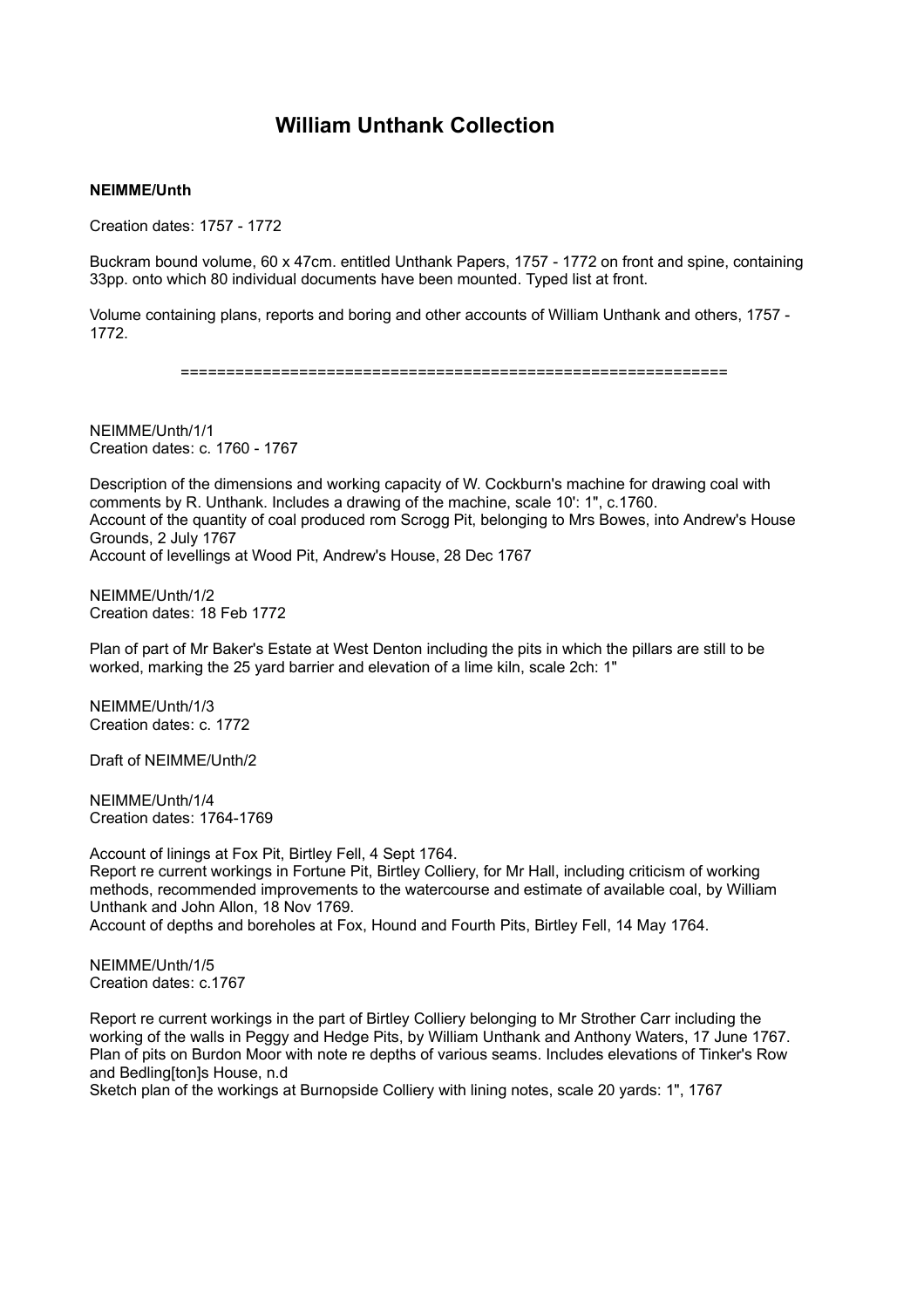NEIMME/Unth/1/6 Creation dates: 1770 nd

Notes re linings at Byermoor, including sketch plan of Byemoor stone drift, scale 10 yds: 1", March - June 1770.

Calculations re dimensions of a steam pumping engine, by Amos Barnes, n.d

NEIMME/Unth/1/7 Creation dates: C. 1767

Account of coal produced from Scrogg Pit, the property of Mrs Bowes, into Andrew's House Colliery, 2 July 1767. Later copy headed "One of William Unthank's papers". Problems and examples of surveying practices, n.d Survey and calculations of measurements for a new waggonway near Potthouses on Gateshead Fell, n.d

NEIMME/Unth/1/9 Creation dates: nd

Plan of Horsley Colliery, marking the old pits, with reference giving details of previous winnings, marking Harlow Hill

NEIMME/Unth/1/10 Creation dates: 8 Aug 1767

Report re the seams of coal in Sir Henry Grey's Estate at Hawkshill with reference to surveys made in Bilton Bank Colliery, belonging to Mr Cooper and the pits at Cold Spades on the Duke of Northumberland's Estates, by William Unthank

NEIMME/Unth/1/11 Creation dates: 1768 - 1770

Survey and calculations of measurements for a waggonway at View Pit, 26 Jan 1768. Note from Mr Walton, Farnacres to Sir William Unthank re the borings on Sir Henry Grey's Estate with notes re borings, 19 Jan 1770 Instructions for Messrs Unthank and Rawling re borings on Sir Henry Grey's Estate, 5 Aug 1769

NEIMME/Unth/1/12 Creation dates: nd

Survey and measurements for a waggonway on Gateshead Fell

NEIMME/Unth/1/13 Creation dates: C. 1766

Plan of the workings at Pea Pit, Hedley Colliery, scale 40 yds: 1" n.d Assessment for window tax for Hedley Township, 1766

NEIMME/Unth/1/14 Creation dates: 1768-1771

Schedule of depths of pits at Walbottle Colliery, 16 March 1771. Report re borings in Newburn and Walbottle Estates, by Nicholas Walton, William Brown, Edward Smith, John Beaumont jun, Anthony Waters, William Unthank, Christopher Bedlington and Richard Brown, 1 Nov 1768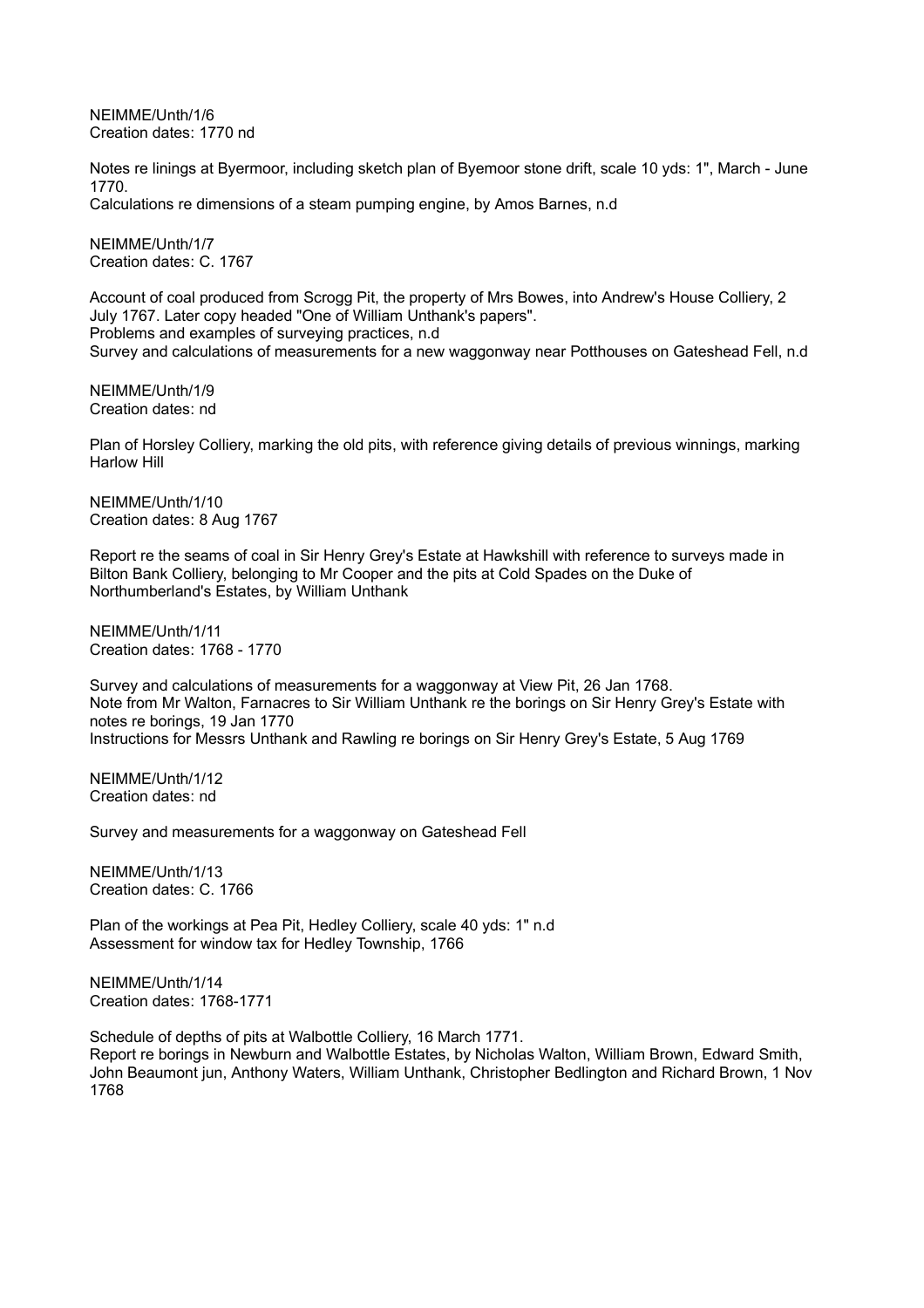NEIMME/Unth/1/15 Creation dates: c.1769

Sketch plan of the Brass Thrill Drift from Betty Pit to the borehole in the Swelly, marking Jenny Pit [Walbottle], no scale, n.d. Notes re surveys in 2nd Pit [Walbottle], 18 Dec 1769 Measurements of depths and rises in Bank Levels and underground levels [Walbottle], n.d Estimate of working costs for Walbottle Colliery, n.d

NEIMME/Unth/1/16 Creation dates: 1757-1767

Account of working costs for the [Newcastle] Town Moor firecoal pits, 8 Dec 1757 - 12 July 1759. Letter re the progress of work [?Walbottle] with reference to the building of a new gin and conversion of the granary to workmens houses, 1767 Accounts of working charges and coal sold at the Town Moor Pits, 1757 - 1758 and notes re linings, 1760

NEIMME/Unth/1/17 Creation dates: 24 Aug 1758

Plan of the [Newcastle] Town Moor Old Pits showing areas worked with reference giving depths of pits and boring notes

NEIMME/Unth/1/18 Creation dates: 28 March 1764

Plan of Scremerston Colliery marking old and current pits and areas worked and adjoining workings in Berwick Hill Colliery, by William Brown and William Unthank, scale 10ch: 1"

NEIMME/Unth/1/19 Creation dates: 28 March 1764

Plan of Scremerston Colliery (copy of NRO 3410/NEIMME/Unth/1/18) with survey and report including references to watercourses and possible scope for new winnings

NEIMME/Unth/1/20 Creation dates: 13 July 1764

Plan of Berwick Hill Colliery and part of Scremerston Estate marking the Berwick Hill watercourse, the extent of the workings and the Scremerston water-level drift, scale 10ch: 1"

NEIMME/Unth/1/21 Creation dates: 13 July 1764

Report re Berwick Hill Colliery including previous and current workings and relationships to the workings at Scremerston

NEIMME/Unth/1/22 Creation dates: 1 Sept 1762 and nd

Accounts for drifting and sinking in Ling, Ice and Prince Pits, Kiphill Colliery

NEIMME/Unth/1/23 Creation dates: c.1759-c.1762

Accounts of levellings and depths of pits at Southmoor and Kiphill Collieries, 18 Aug 1762. Part of a survey of Kiphill Colliery, n.d Account of the depths of coal in the Mount Pit, Southmoor Colliery, 27 Aug 1759